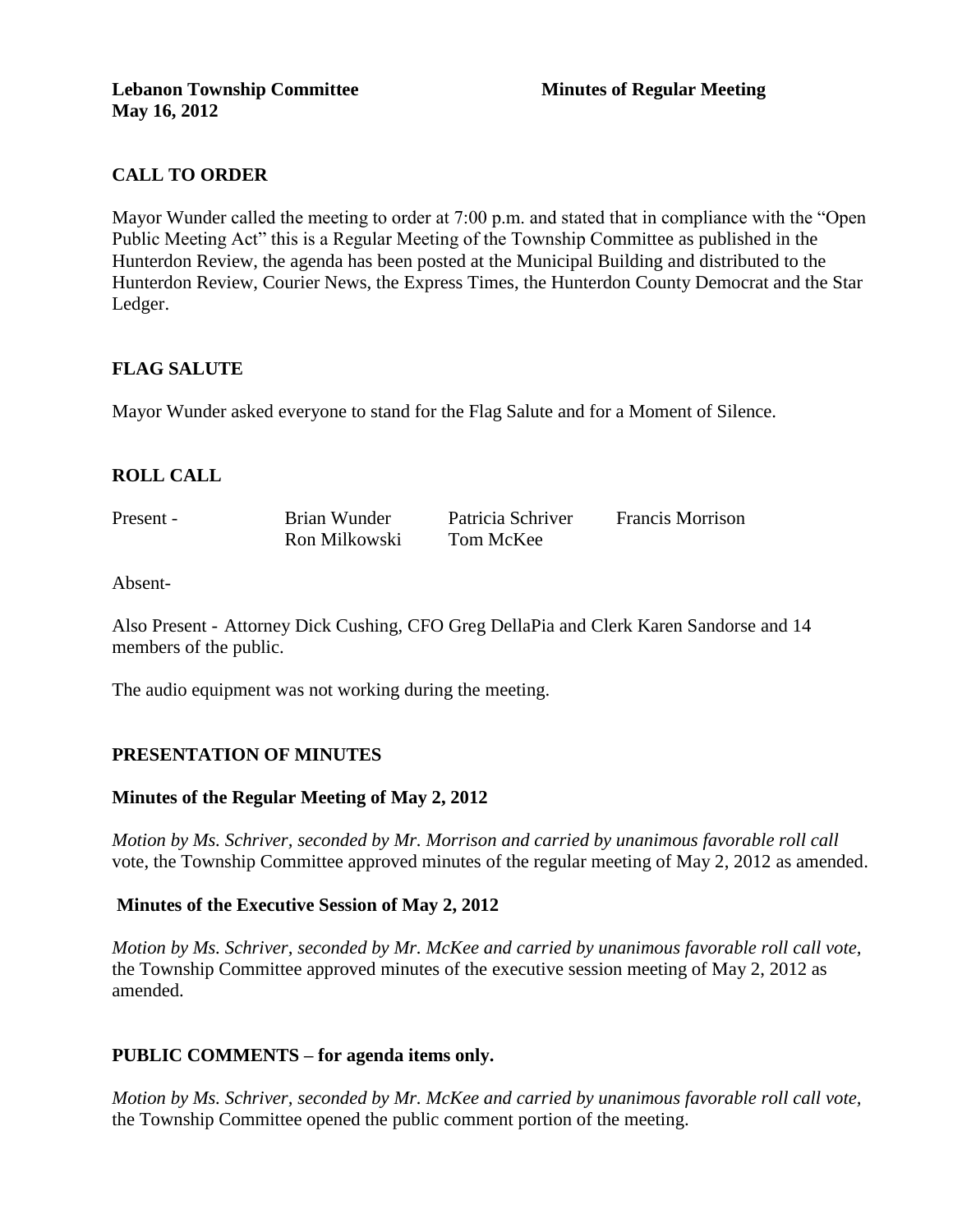LTCM 05/16/2012 Page 2 of 8

There were no comments from the public.

*Motion by Ms. Schriver, seconded by Mr. McKee and carried by unanimous favorable roll call vote,* the Township Committee closed the public comment portion of the meeting.

## **2012 BUDGET –**

## **Public Hearing**

*Motion by Mr. Milkowski, seconded by Mr. McKee and carried by unanimous favorable roll call*  vote, the Township Committee opened the meeting for public comments relative to the proposed 2012 Municipal Budget.

There were no comments from the Public.

*Motion by Ms. Schriver, seconded by Mr. Milkowski and carried by unanimous favorable roll call*  vote, the Township Committee closed the public comment portion of the meeting.

## **Resolution No. 47-2012 – Budget Self Exam**

*Motion by Ms. Schriver, seconded by Mr. Morrison and carried by unanimous favorable roll call*  vote, the Township Committee adopted Resolution No. 47-2012 as written below.

### **TOWNSHIP OF LEBANON COUNTY OF HUNTERDON STATE OF NEW JERSEY RESOLUTION NO. 47-2012 BUDGET SELF EXAM**

**WHEREAS**, N.J.S.A.40A:4-78b has authorized the Local Finance Board to adopt rules that permit municipalities in sound fiscal condition to assume the responsibility, normally granted to the Director of the Division of Local Government Services, of conducting the annual budget examination; and,

**WHEREAS**, N.J.A.C.5:30-7 was adopted by the Local Finance Board on February 11, 1997; and,

**WHEREAS**, pursuant to N.J.A.C.5:30-7.2 thru 7.5 the Township of Lebanon has been declared eligible to participate in the program by the Division of Local Government Services, and the Chief Financial Officer has determined that the Township of Lebanon meets the necessary conditions to participate in the program for the 2012 budget year, so now therefore,

**BE IT RESOLVED**, by the Township Committee of the Township of Lebanon that in accordance with N.J.A.C.5:30-7.6a & b, and based upon the Chief Financial Officer's certification, the governing body has found the budget has met the following requirements:

- 1. That with reference to the following items, the amounts have been calculated pursuant to law and appropriated as such in the budget:
	- a. Payment of interest and debt redemption charges
	- b. Deferred charges and statutory expenditures
	- c. Cash deficit of preceding year
	- d. Reserve for uncollected taxes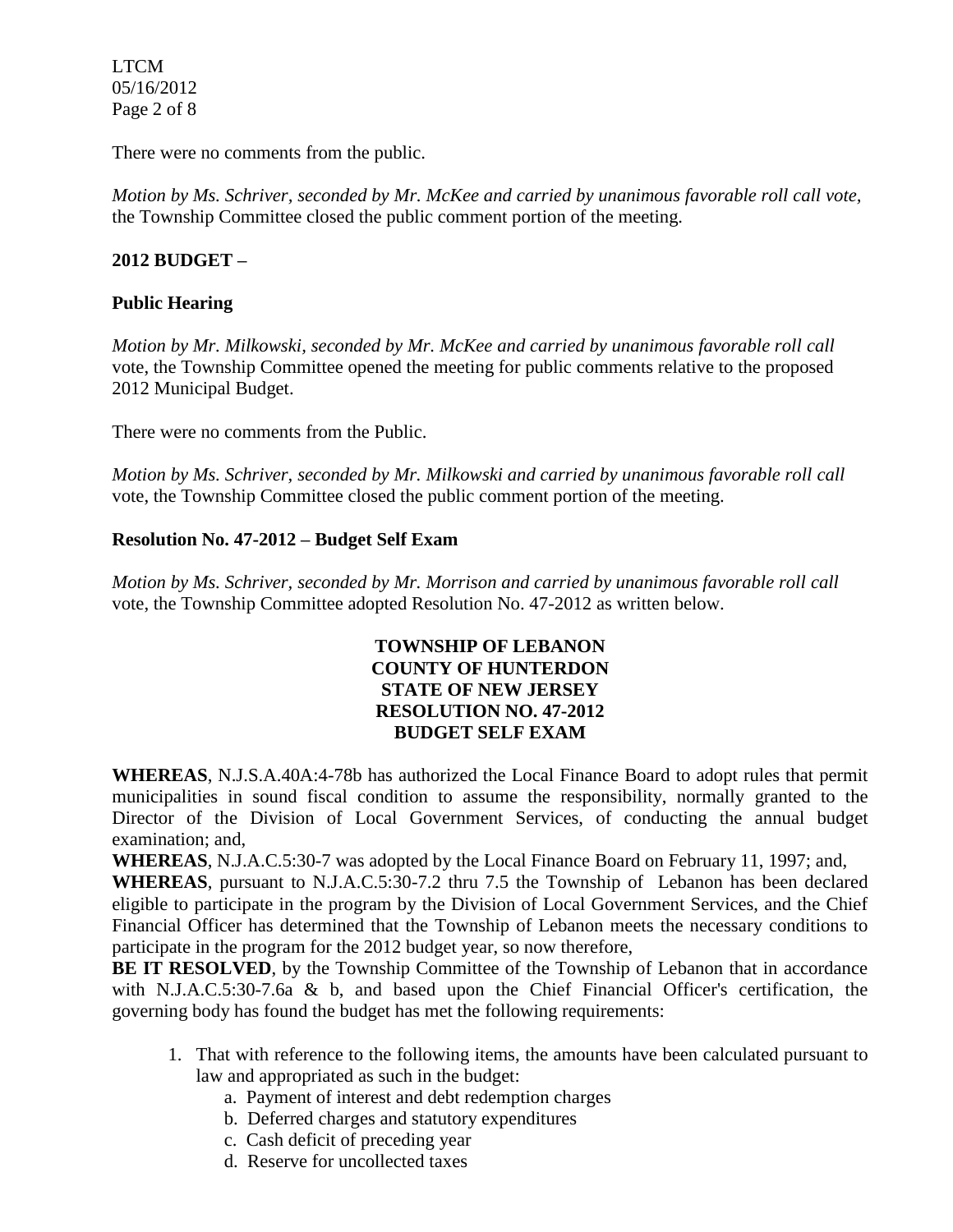LTCM 05/16/2012 Page 3 of 8

- e. Other reserves and non-disbursement items
- f. Any inclusions of amounts required for school purposes
- 2. That the provisions relating to limitation on increases of appropriations pursuant to N.J.S.A.40A:45.2 and appropriations for exceptions to limits on appropriations found at 40A:4-45.3 et seq. are fully met. (Complies with the "CAP" law.)
- 3. That the budget is in such form, arrangement and content as required by the Local Budget Law and N.J.A.C.5:30-4 and 5:30-5.
- 4. That pursuant to the Local Budget Law:
	- a. All estimates of revenue are reasonable, accurate and correctly stated;
	- b. Items of appropriation are properly set forth;
	- c. In itemization, form, arrangement and content, the budget will permit the exercise of the comptroller function within the municipality.
- 5. The budget and associated amendments have been introduced, publicly advertised and adopted in accordance with the relevant provisions of the Local Budget Law, except that failure to meet the deadlines of N.J.S.A.40A:4-5, shall not prevent such certification.
- 6. That all other applicable statutory requirements have been fulfilled.

**BE IT FURTHER RESOLVED**, that a copy of this resolution be forwarded to the Director of the Division of Local Government Services.

### **Budget Adoption**

*Motion by Ms. Schriver, seconded by Mr. Milkowski and carried by unanimous favorable roll call*  vote, the Township Committee adopted the 2012 Municipal Budget.

## **RESOLUTIONS**

**Resolution No. 48-2012** – Intent to Withdraw from the Municipal Court of North Hunterdon

*Motion by Ms. Schriver, seconded by Mr. Morrison and carried by unanimous favorable roll call*  vote, the Township Committee approved Resolution No. 48-2012 as written below.

### **TOWNSHIP OF LEBANON COUNTY OF HUNTERDON STATE OF NEW JERSEY RESOLUTION NO. 48-2012 INTENT TO WITHDRAW FROM THE MUNICIPAL COURT OF NORTH HUNTERDON**

**WHEREAS** the Township of Lebanon is a member of the Municipal Court of North Hunterdon pursuant to an Interlocal Services Agreement effective January 1, 2010; and

**WHEREAS** the Township of Lebanon has expressed their intent to withdraw from the Municipal Court; and

**WHEREAS** in accordance with the Interlocal Services Agreement, a Town must provide written notification to all members of their intent to withdraw on or before July 1 of the year prior to withdrawal, and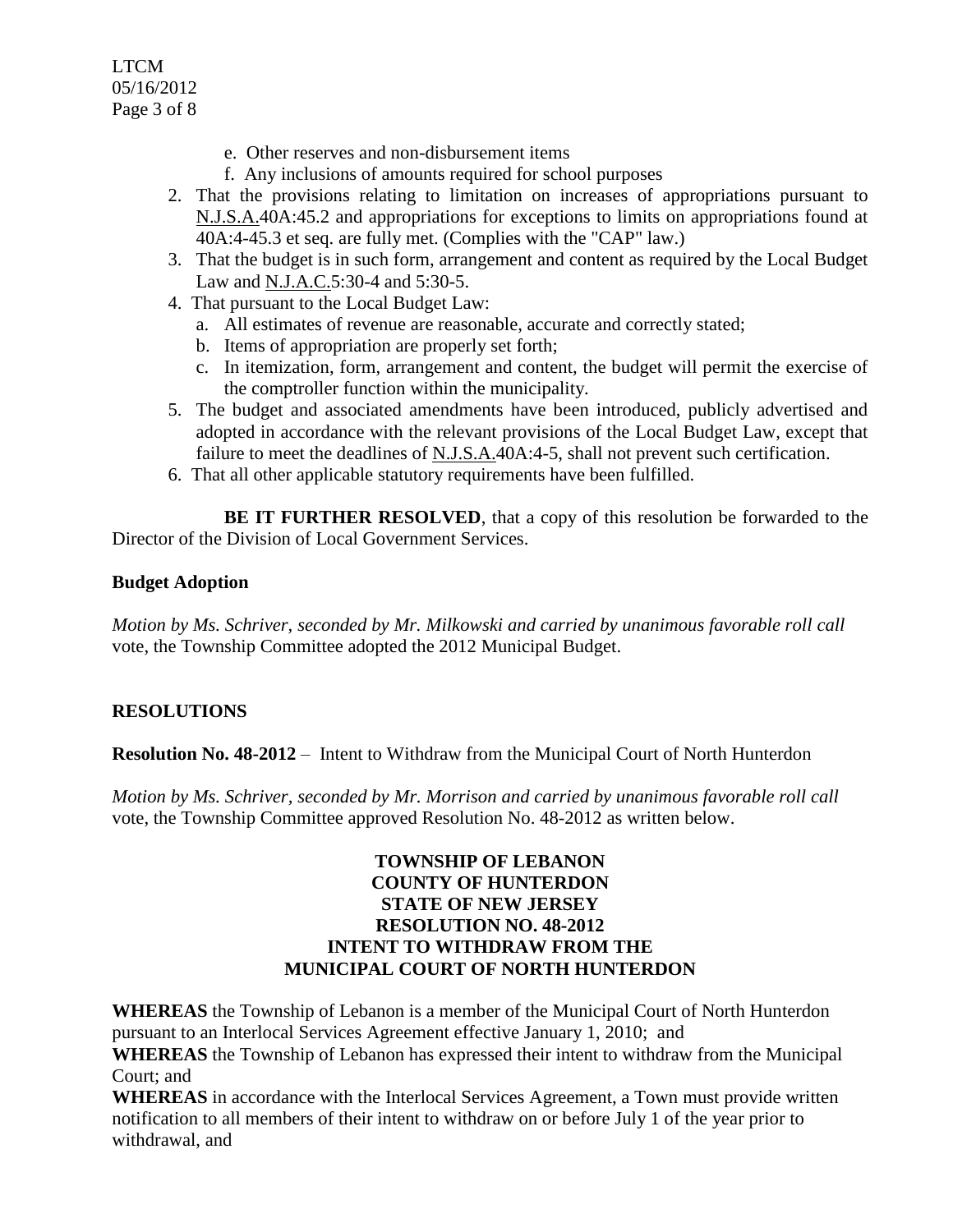LTCM 05/16/2012 Page 4 of 8

**NOW THEREFORE, BE IT RESOLVED**, that the Township of Lebanon does hereby wish to withdraw from the Municipal Court of North Hunterdon effective December 31, 2012.

### **OLD BUSINESS**

### **Mr. Tom Burrell – Historian**

Mr. Tom Burrell presented the Township Committee with a proposed plan for the new parking lot at the museum. There will be thirteen spaces with one being handicapped. Mr. Burrell stated that the estimated cost is between \$21,000.00 and \$23,000.00. The Historians will be looking for grant money for the project. Mr. Burrell said that the County Road Department Supervisor had no problems with the preliminary proposal and seemed in favor of it. Mr. Burrell noted that there is no need for Committee action at this time, he just wanted to keep the Committee informed.

#### **Mr. Dewey Polt – Polt Property**

Mr. Polt stated that he was asked to come to speak to the Committee regarding his property. Mr. Polt told the Committee that he was under the impression that the Committee wanted the fueling tanks removed from his site as the Township will be installing tanks at the DPW garage location. Mr. Polt noted that his two tanks are at half life, state of the art and installed to comply with pending regulations.

Mr. Polt stated that he met with experts from Quest Environmental yesterday and should have a report in two or three weeks. Mr. Polt also noted his request for a memorial to be placed on the property in honor of his parents and grandparents.

The Committee suggested that Mr. Polt leave the tanks in place until the Environmental Assessment is received.

Mr. Polt stated that insurance coverage can be obtained for the tanks at approximately \$1300.00 per year.

#### **Planning Board Clerk Memo – Joint Meeting**

The Planning Board Clerk sent a memo to the Township Committee notifying them of a joint Planning Board – Township Committee to be held on June 5, 2012 at 7:00 p.m. to discuss the Highlands. Ms. Schriver, Mr. Milkowski, Mr. McKee and Mr. Morrison will be in attendance. Mayor Wunder will respond at a later date.

### **NEW BUSINESS**

### **Ms. Dawn Pascale – Turn the Town Teal Request**

Ms. Dawn Pascale sent correspondence to the Township Committee requesting to tie teal colored ribbons around the Township during the month of September 2012. The purpose of the ribbons is to raise awareness of ovarian cancer though the Turn the Town Teal Campaign.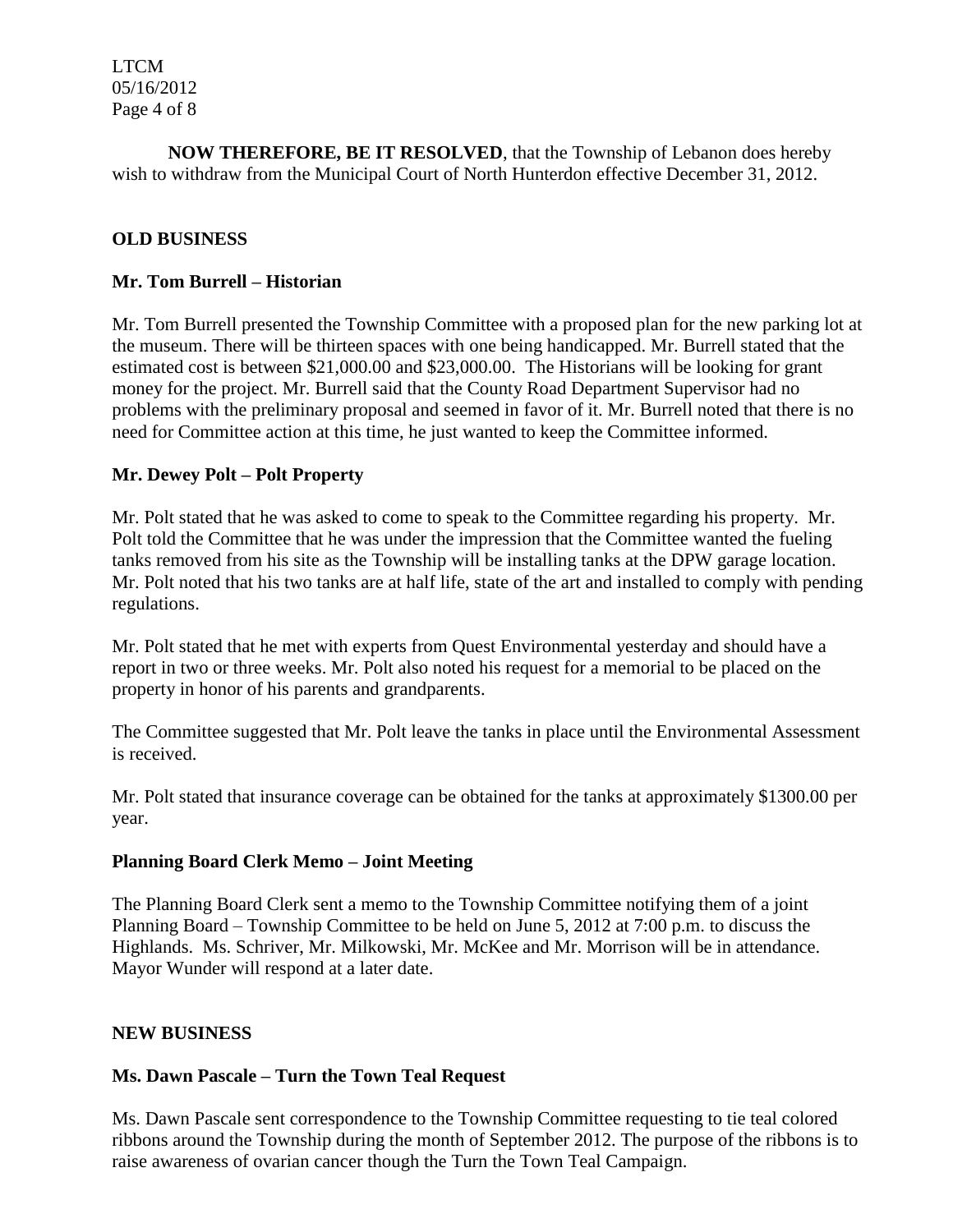LTCM 05/16/2012 Page 5 of 8

*Motion by Ms. Schriver, seconded by Mayor Wunder and carried by unanimous favorable roll call*  vote, the Township Committee approved Ms. Pascale's request to place ribbons around the Township during the month of September, 2012.

# **DPW Manager – Request to Purchase Recycling Cans for the Park**

DPW Manager Warren Gabriel is requesting permission to purchase four permanent recycling cans for the park and one set of ten temporary cans to be used for larger events. The cans will be purchased from Windsor Barrel Works under State Contract. The cost for the cans is \$4913.00 and will be covered through the Clean Communities grant funds. The CFO has certified the availability of funds.

*Motion by Ms. Schriver, seconded by Mayor Wunder and carried by unanimous favorable roll call*  vote, the Township Committee approved the purchase of recycling cans from Windsor Barrel Works under State Contract at a cost of \$4913.00.

# **DPW Manager – Request to Advertise for the Sale of Surplus Equipment/Vehicles**

Mr. Warren Gabriel requested permission to advertise for the sale of the following surplus equipment.

| 2006 Dodge Durango<br>135,937 Miles                                        | Vin #1D4HB38P46F190099                    |
|----------------------------------------------------------------------------|-------------------------------------------|
| 1998 3500HD Chevrolet Ambulance<br>38,102 Miles                            | Vin #1GBKC34J6WF059410                    |
| 1972 Ford 2000 Tractor W/ Front Mount Broom Serial # C345640<br>5403 Hours |                                           |
| 1988 GMC 7000 Rescue Truck<br>9,763 Miles                                  | Vin #1GDK7D1EOKV500571                    |
| 1982 GMC Brigader Fire Engine 750 pump,<br>22,493 Miles 1417 Hours         | 1600 gal. water<br>Vin #1GDP8C1Y8CV570571 |
| International Tractor W/Bomford Mower<br><b>Hours</b> 4045                 | Serial # B480207B010832X                  |

*Motion by Ms. Schriver, seconded by Mr. McKee and carried by unanimous favorable roll call* vote, the Township Committee authorized Mr. Gabriel to advertise for the sale of surplus equipment as listed above.

## **DPW Manager – Request to Appoint Summer Help**

Mr. Gabriel informed the Committee that the Township had advertised for two summer help positions for the 2012 year. Mr. Gabriel recommended the appointment of Brandon Peschel and Preston Ambrosky for the positions.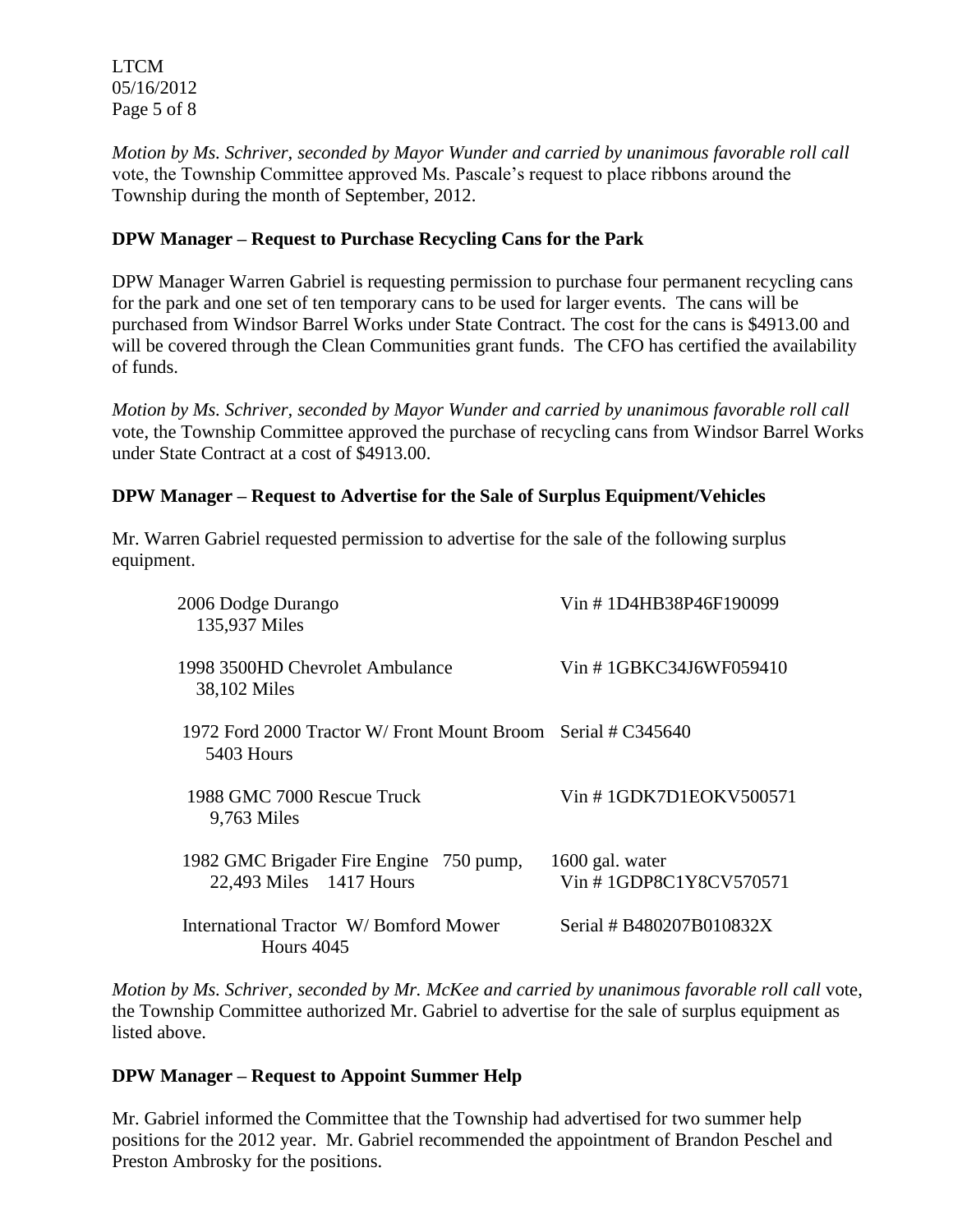LTCM 05/16/2012 Page 6 of 8

*Motion by Ms. Schriver, seconded by Mr. Morrison and carried by favorable roll call vote, the* Township Committee appointed Brandon Peschel and Preston Ambrosky to the position of DPW Summer Help for the 2012 year. Salaries for each employee will be \$13.00 per hour and will be paid through Clean Communities grant funds. AYES: Schriver, Wunder, McKee, Morrison ABSTAIN: Milkowski

# **COMMITTEE REPORTS**

**COMMITTEEWOMAN SCHRIVER–** Ms. Schriver is working on possible grant money for the Museum parking lot. Quest Environmental is conducting a Phase I Environmental study at the Polt Property. Hagedorn Hospital is nearly unoccupied in preparation for Veteran's Haven to move into a portion of the facility.

**DEPUTY MAYOR MILKOWSKI-** Mr. Milkowski stated that the permits have been issued for the construction of the DPW Garage. The GenPsych matter was heard by the Planning Board at their May 10, 2012 meeting. Witnesses provided testimony. The matter will be continued at the June 19, 2012 Planning Board meeting.

**MAYOR WUNDER-** Attorney Cushing stated that the past Squad members executed the Deed for the building as well as other necessary documents and the Settlement Agreement. Attorney Cushing received the documents in the mail today. The Bankruptcy Court abandoned the vehicles to the squad also. LOSAP distributions need to be made; titles for two vehicles need to be turned over to the past members and a plaque needs to be purchased. The Deed cannot be filed until all is resolved. Attorney Cushing commended the Committee for working out the matter without further litigation and thanked Mr. McKee for his efforts.

The Squad has asked for the Township to provide a dumpster for the building cleanout.

*Motion by Mr. Milkowski, seconded by Mr. Morrison and carried by favorable roll call vote, the* Township Committee authorized the DPW Manager to get a 30 yard dumpster for the Squad's use in cleaning out the Squad building.

**COMMITTEEMAN MCKEE –** Mr. McKee stated that the Blues Fest will be held this Saturday in the Park. The Park Committee will be meeting today to check the fields to ensure that they are dry enough for the parking of cars. The Park Committee is concerned with the cars traveling on the driveway and is considering the placement of a stop sign by the concession stand.

Mr. McKee stated that the Library Committee is feeling better now that they have received more information on the County's funding cuts. The Library will have the use of their reserve funds which will assist them for the next two or three years.

## **COMMITTEEMAN MORRISON –**

**Police, Fire and Rescue-** Mr. Morrison stated that Police, Fire and Rescue are up to date.

## **PRESENTATION OF VOUCHERS**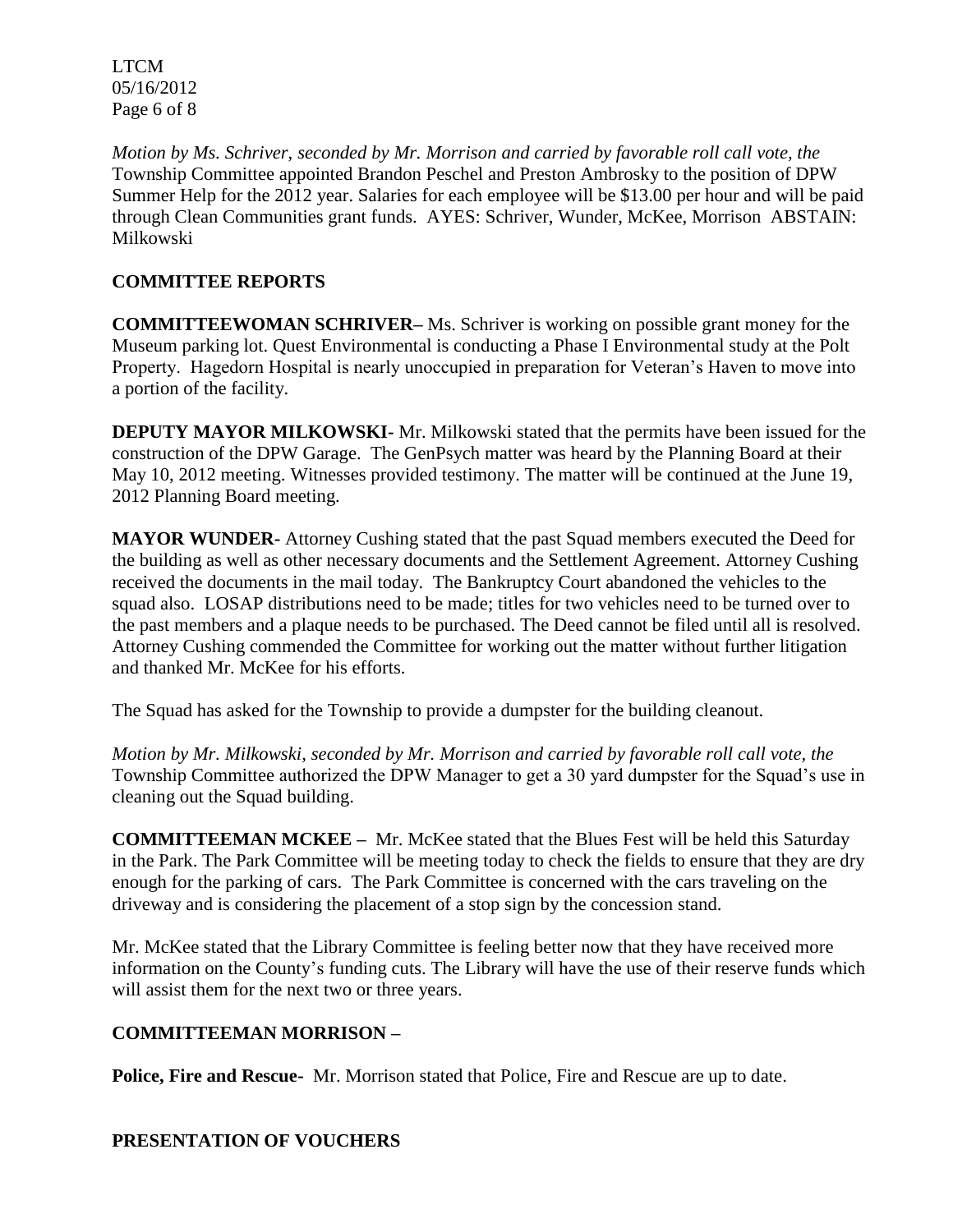LTCM 05/16/2012 Page 7 of 8 Committee Members provided a description of vouchers exceeding \$1000.00.

*Motion by Ms. Schriver, seconded by Mr. McKee and carried by unanimous favorable roll call vote,* the Township Committee approved the May 16, 2012 bill list in the amount \$2,372,187.84.

# **CORRESPONDENCE**

State of NJ Board of Public Utilities – Cable Television Franchise

Attorney Cushing stated that in regard to the Cable Television Franchise, the Township Committee usually puts together a T.V. Committee who go out and meet with the residents to find their concerns with service.

# **PUBLIC COMMENTS**

*Motion by Mr. Milkowski, seconded by Ms. Schriver and carried by unanimous favorable roll call*  vote, the Township Committee opened the Public Comment portion of the meeting.

Mr. Rob Cole was present to inform the Township Committee of an issue he is having with barking dogs around his home. He lives next to a kennel and there is a caged dog in the back of his yard. Ms. Schriver suggested that Mr. Cole call the County Board of Health to have them measure the sound. The County monitors sound volumes for the State.

Mr. EJ Skidmore stated that at the last meeting the Township Committee passed over a letter of commendation for the Road Department. Mr. Skidmore feels that it should be in the record when residents appreciate the employee's efforts. Mr. Skidmore asked if the Committee gave anymore thought to his suggestion of commending those responsible for the Township Dinner. Mr. Skidmore stated that Comcast should provide some complimentary service to emergency services facilities. Mr. Skidmore asked what is going to become of the Squad building. Ms. Schriver stated that she would like to see it used for the Community as in the past. Mayor Wunder said that the kitchen can be replaced and the Township Dinners can be held there. Mr. Skidmore asked Mr. Polt where he got the idea that the Committee had concern with the tanks being removed. Mr. Milkowski stated that he relayed the Committee's position to Mr. Polt. He informed Mr. Polt that the tanks are an area of concern and the only way to remove an area of concern is to remove it.

Mr. Anthony Casale asked to be invited into Closed Session to discuss concerns he has with the drafts for the Cell Tower. Mr. Casale stated that in reading the newspaper he is concerned with Fire and Rescue. Mr. Casale stated that he feels that it appears to be a fair agreement for the Squad settlement. Mr. Casale asked Attorney Cushing questions regarding the settlement.

Mr. Dewey Polt stated that it was his mistake in moving forward in having the tanks removed from his site.